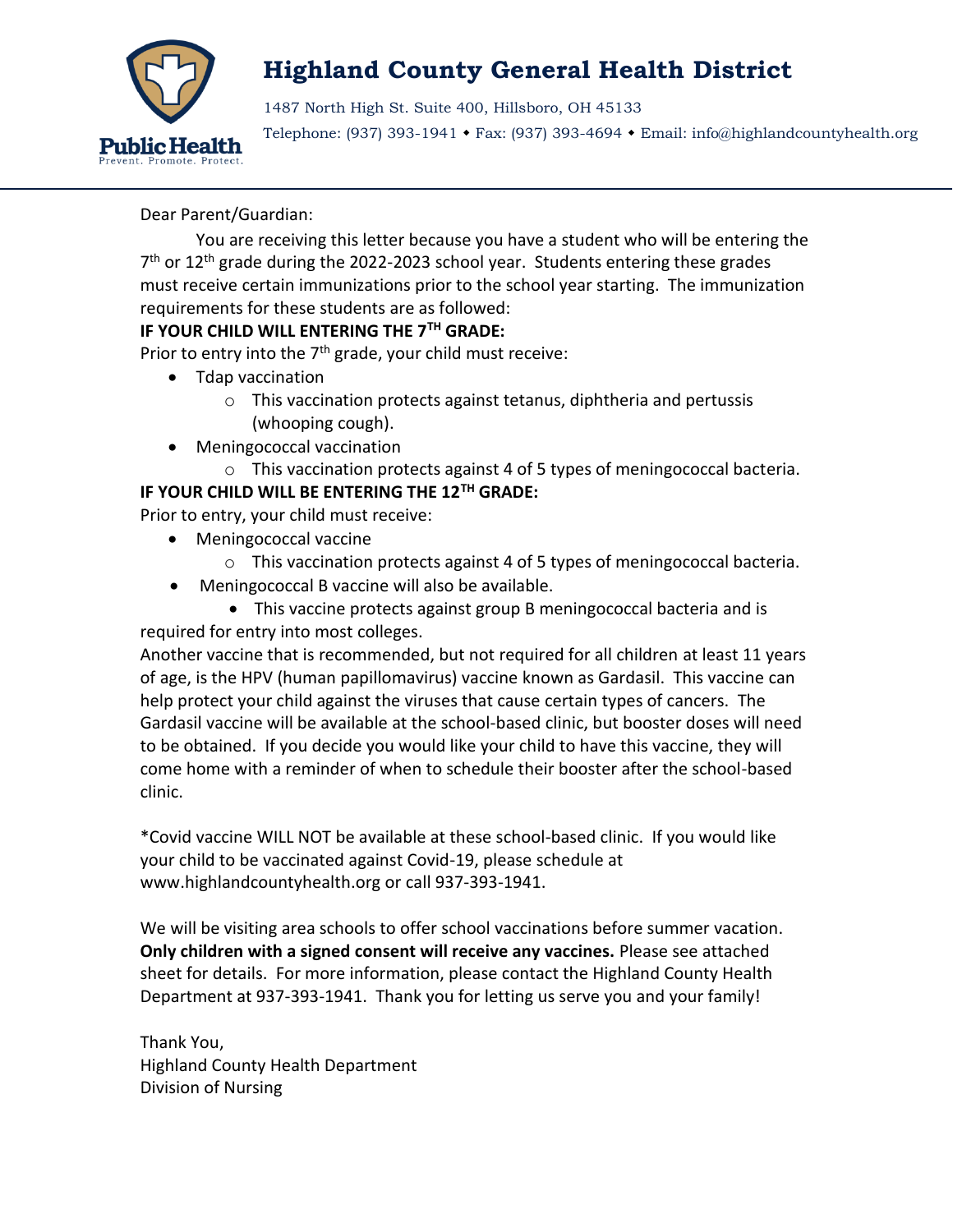

1487 North High St. Suite 400, Hillsboro, OH 45133 Telephone: (937) 393-1941 Fax: (937) 393-4694 Email: info@highlandcountyhealth.org

To help your child get vaccinated on time, the Highland County Health Department will be providing  $6<sup>th</sup>$  graders and  $11<sup>th</sup>$  graders the opportunity to receive the required and recommended vaccination(s) at their school.

The Health Department will be at your child's school on:

Date: \_\_\_\_\_\_\_\_\_\_\_\_\_\_\_\_\_\_\_\_\_ \_\_\_\_\_\_\_\_\_\_

Time: \_\_\_\_\_\_\_\_\_\_\_\_\_\_\_\_\_\_\_\_\_\_\_\_\_\_\_\_\_\_\_

- If your child has Medicaid or is enrolled in a Medicaid Managed Care Program, or commercial insurance, please provide the information requested on the *Consent for Immunizations* form for billing (located on the next page).
- If your child is not covered under Medicaid or Insurance, the cost of the vaccine is \$10.00 per vaccine. Please sign the consent form with the appropriate vaccines you would like for your child to receive, and send cash or check with your child the day of the vaccine clinic. Please make checks payable to the Highland County Health Department.

IE. 1 VACCINE =\$10.00 2 VACCINES=\$20.00

If you would like for your child to receive any of the vaccinations during the schoolbased clinic, please complete and return the *Consent for Immunizations* form (located on the next page) to the school.

### **Vaccines will not be given without the signed** *Consent for Immunizations* **form and the vaccines marked that you wish for your child to have.**

For additional questions you may contact the Highland County Health Department at 937-393-1941. Thank you for letting us serve you and your family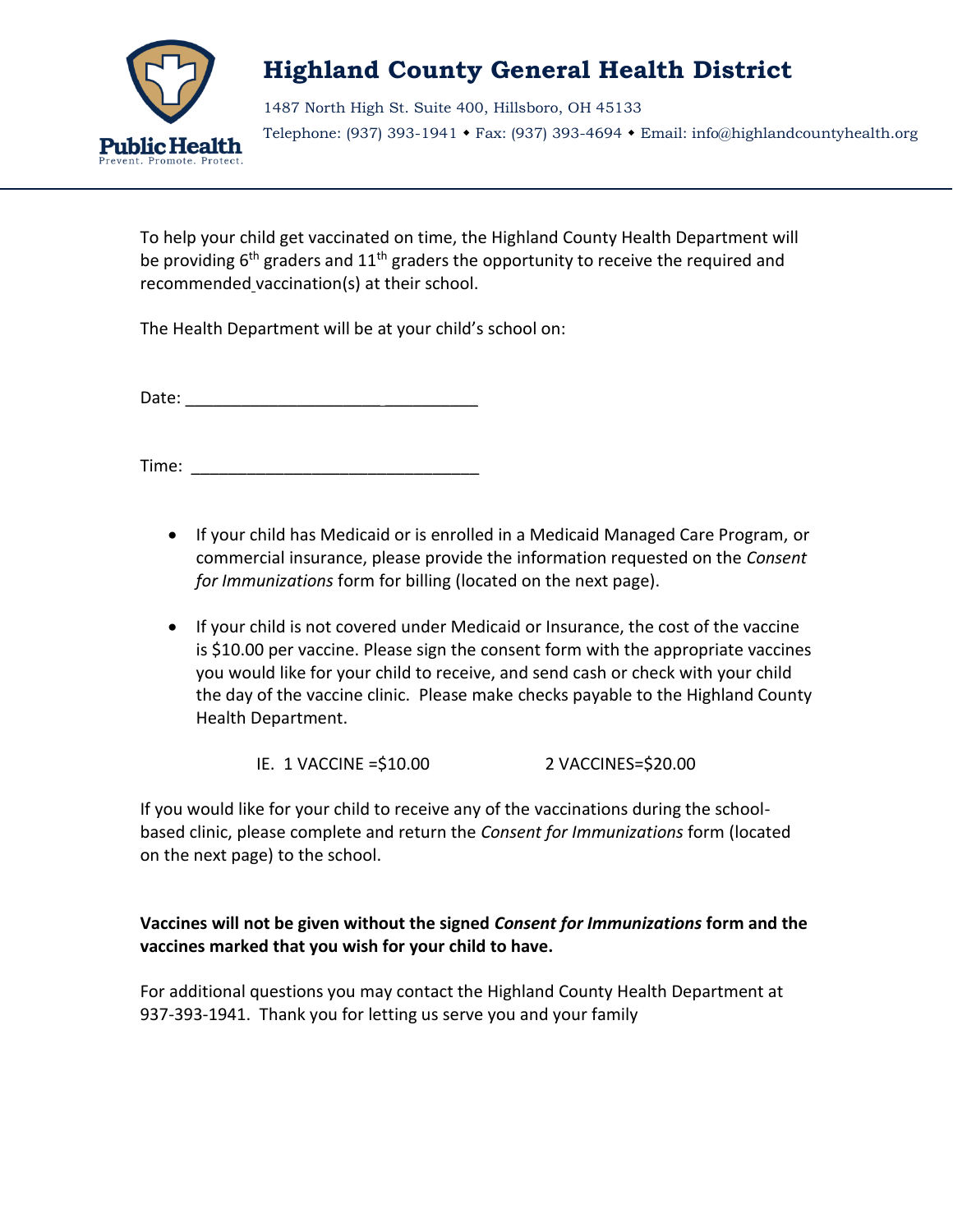

1487 North High St. Suite 400, Hillsboro, OH 45133 Telephone: (937) 393-1941 Fax: (937) 393-4694 Email: info@highlandcountyhealth.org

### **Consent for Immunizations**

I have received the Vaccine Information Statements regarding the immunizations(s) my child is about to receive. The risks and benefits of the vaccine(s) have been provided to me and I request that the vaccine(s) be given to my child. I authorize the release of this record to schools, physicians, employers, Ohio Department of Health Immunization Registry, and any other agency/provider deemed necessary.

By signing this consent, I am authorizing a public health nurse from HCHD to vaccinate my child: \_\_\_\_\_\_\_\_\_\_\_\_\_\_\_\_\_\_\_\_\_\_\_\_\_\_\_\_\_\_\_\_ (name of child) with the following vaccines: (please initial the appropriate vaccines and sign at the bottom of this page).

TDap (Boostrix): required for  $7<sup>th</sup>$  grade Meningococcal ACWY (Menveo/Menactra): required for  $7<sup>th</sup>$  and  $12<sup>th</sup>$  grade Meningococcal B (Bexsero): optional for  $12<sup>th</sup>$  grade Human Papillomavirus (Gardisil): optional for 7<sup>th</sup> grade or 12<sup>th</sup> grade

#### **Assignment of Benefits (if applicable)**

I hereby assign all medical benefits, to include major medical benefits to which I am entitled. I hereby authorize and direct my insurance carrier(s), including Medicare, private insurance and any other health/medical plan, to issue payment check(s) to HIGHLAND COUNTY HEALTH DEPARTMENT for medical services rendered to myself and/or my dependents regardless of my insurance benefits, if any. I understand that I am responsible for any amount not covered by insurance. In certain circumstances, insurance companies may send a check for services provided by Highland County Health Department directly to the patient. In such cases, the patient agrees to endorse and send such check, or agrees to reimburse Highland County Health Department monies for the equivalent amount.

#### **Authorization to Release Information**

I hereby authorize Highland County Health Department to: (1) release any information necessary to insurance carriers regarding my illness and treatment; (2) process insurance claims generated in the course of examination or treatment; and (3) allow a photocopy of my signature to be used to process insurance claims for the period of lifetime. This order will remain in effect until revoked by me in writing. Medical Authorization for Release / Disclosure of Protected Health Information / HIPAA Privacy Notice has been provided.

This is to authorize you to release any information regarding my condition and care to My Insurance Carrier(s), or other Healthcare Providers or Referring Physicians directly associated with my care. I "do" authorize Highland County Health Department Medical Director/physicians and staff to provide and/or discuss my care and medical needs with my immediate family; spouse, children, parents.

**X\_\_\_\_\_\_\_\_\_\_\_\_\_\_\_\_\_\_\_\_\_\_\_\_\_\_\_\_\_\_\_\_\_\_\_\_\_\_\_\_\_\_\_\_\_\_\_\_\_\_\_\_\_\_\_\_\_\_\_\_\_\_\_\_\_\_\_\_\_\_\_\_\_\_\_\_\_\_\_\_\_\_\_\_\_**

 **Signature of Parent/Guardian or Representative Date**